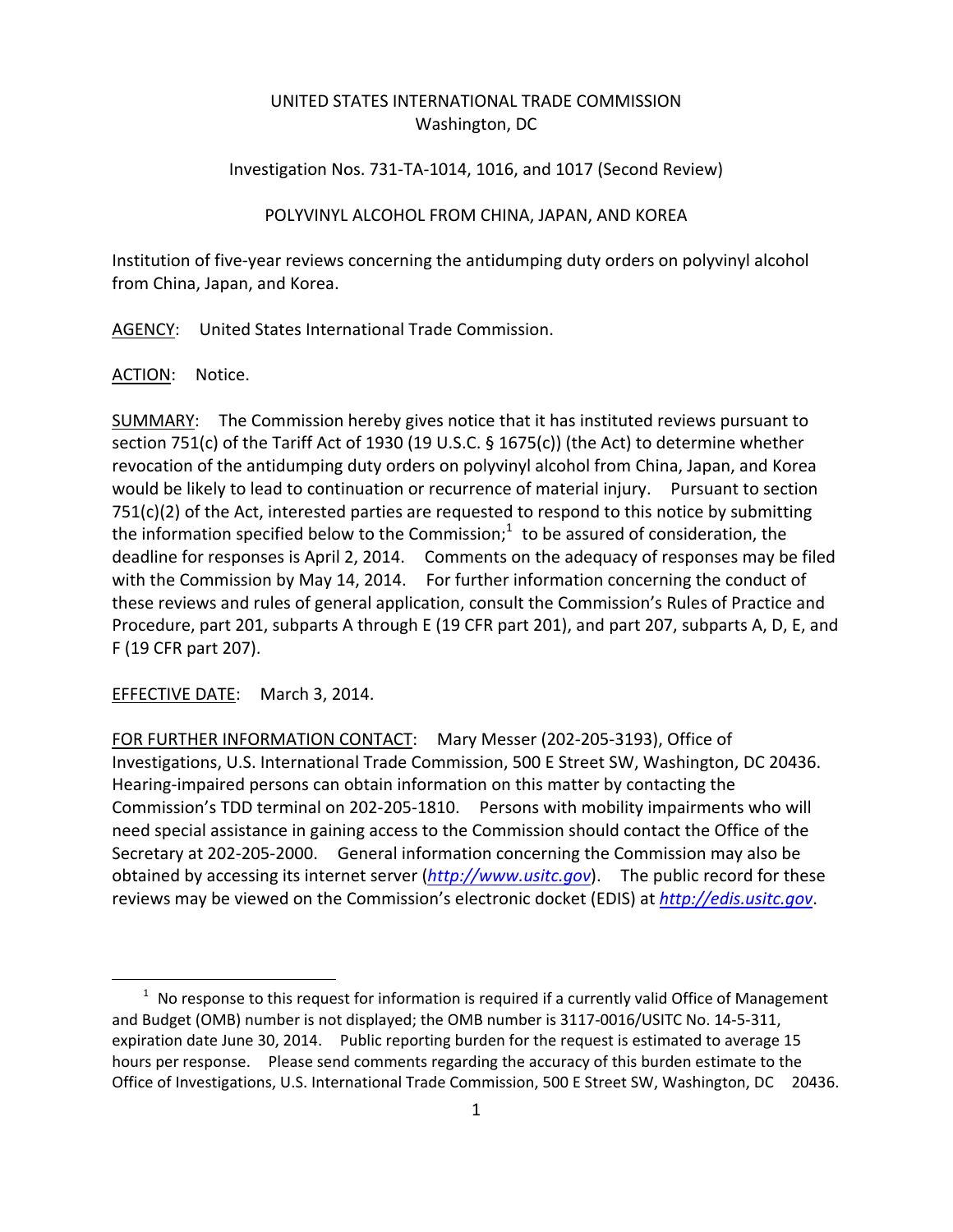## SUPPLEMENTARY INFORMATION:

Background.—On July 2, 2003, the Department of Commerce issued an antidumping duty order on imports of polyvinyl alcohol from Japan (68 FR 39518). On October 1, 2003, Commerce issued antidumping duty orders on imports of polyvinyl alcohol from China and Korea (68 FR 56620, 56621). Following first five-year reviews by Commerce and the Commission, effective April 13, 2009, Commerce issued a continuation of the antidumping duty orders on imports of polyvinyl alcohol from China, Japan, and Korea (74 FR 16834). The Commission is now conducting second reviews to determine whether revocation of the orders would be likely to lead to continuation or recurrence of material injury to the domestic industry within a reasonably foreseeable time. It will assess the adequacy of interested party responses to this notice of institution to determine whether to conduct full or expedited reviews. The Commission's determinations in any expedited reviews will be based on the facts available, which may include information provided in response to this notice.

Definitions. -- The following definitions apply to these reviews:

- (1) *Subject Merchandise* is the class or kind of merchandise that is within the scope of the five‐year reviews, as defined by the Department of Commerce.
- (2) The *Subject Countries* in these reviews are China, Japan, and Korea.
- (3) The *Domestic Like Product* is the domestically produced product or products which are like, or in the absence of like, most similar in characteristics and uses with, the *Subject Merchandise*. In its original determinations and its full first five‐year review determinations, the Commission defined one *Domestic Like Product* encompassing all domestically produced polyvinyl alcohol meeting the specifications stated in Commerce's scope definition.
- (4) The *Domestic Industry* is the U.S. producers as a whole of the *Domestic Like Product*, or those producers whose collective output of the *Domestic Like Product* constitutes a major proportion of the total domestic production of the product. In its original determinations and its full first five‐year review determinations, the Commission defined the *Domestic Industry* as all domestic producers of polyvinyl alcohol.
- (5) An *Importer* is any person or firm engaged, either directly or through a parent company or subsidiary, in importing the *Subject Merchandise* into the United States from a foreign manufacturer or through its selling agent.

Participation in the reviews and public service list.‐‐Persons, including industrial users of the *Subject Merchandise* and, if the merchandise is sold at the retail level, representative consumer organizations, wishing to participate in the reviews as parties must file an entry of appearance with the Secretary to the Commission, as provided in section 201.11(b)(4) of the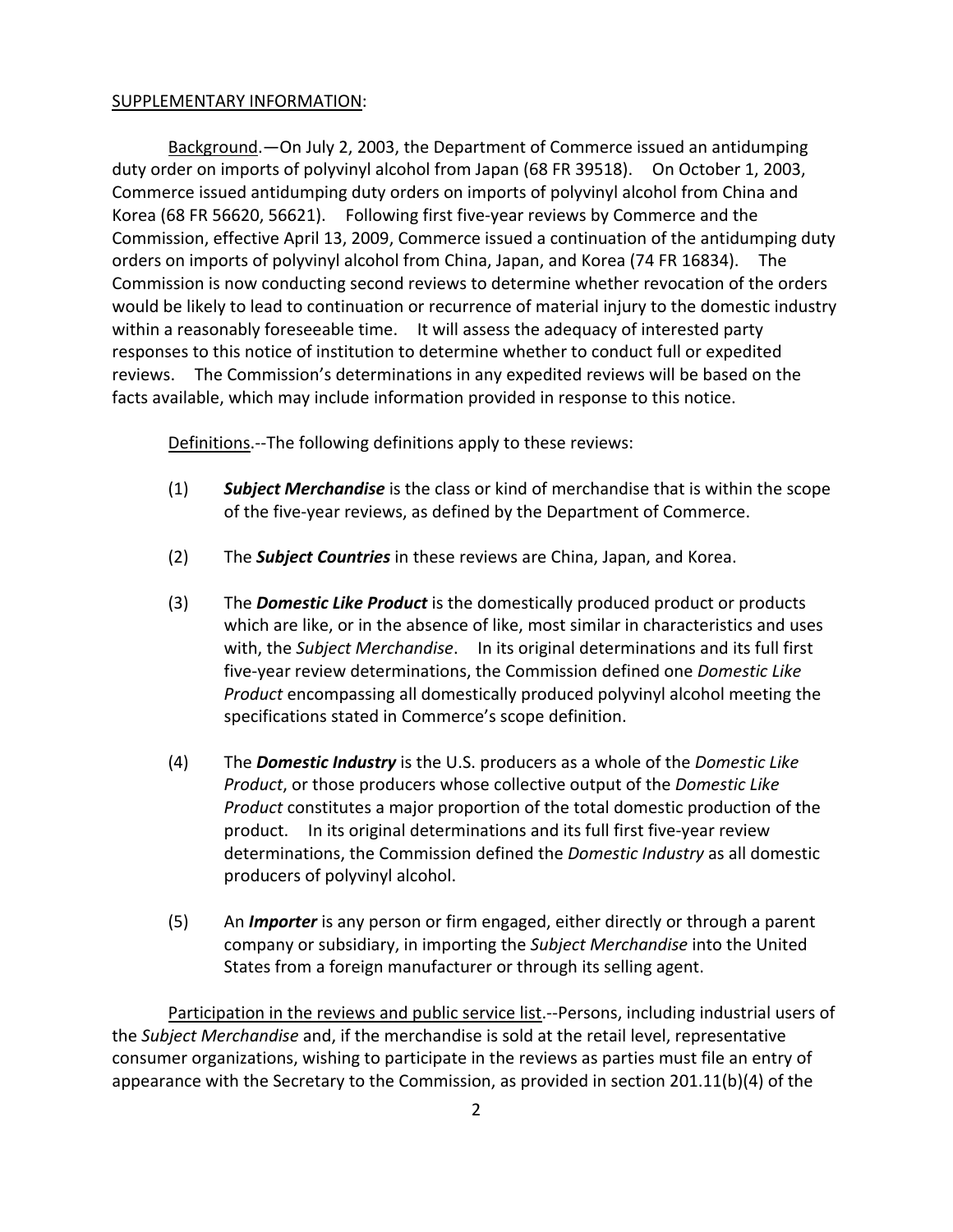Commission's rules, no later than 21 days after publication of this notice in the *Federal Register*. The Secretary will maintain a public service list containing the names and addresses of all persons, or their representatives, who are parties to the reviews.

Former Commission employees who are seeking to appear in Commission five‐year reviews are advised that they may appear in a review even if they participated personally and substantially in the corresponding underlying original investigation or an earlier review of the same underlying investigation. The Commission's designated agency ethics official has advised that a five‐year review is not the same particular matter as the underlying original investigation, and a five‐year review is not the same particular matter as an earlier review of the same underlying investigation for purposes of 18 U.S.C. § 207, the post employment statute for Federal employees, and Commission rule 201.15(b) (19 CFR § 201.15(b)), 79 FR 3246 (Jan. 17, 2014), 73 FR 24609 (May 5, 2008). Consequently, former employees are not required to seek Commission approval to appear in a review under Commission rule 19 CFR § 201.15, even if the corresponding underlying original investigation or an earlier review of the same underlying investigation was pending when they were Commission employees. For further ethics advice on this matter, contact Carol McCue Verratti, Deputy Agency Ethics Official, at 202‐205‐3088.

Limited disclosure of business proprietary information (BPI) under an administrative protective order (APO) and APO service list.‐‐Pursuant to section 207.7(a) of the Commission's rules, the Secretary will make BPI submitted in these reviews available to authorized applicants under the APO issued in the reviews, provided that the application is made no later than 21 days after publication of this notice in the *Federal Register*. Authorized applicants must represent interested parties, as defined in 19 U.S.C. § 1677(9), who are parties to the reviews. A separate service list will be maintained by the Secretary for those parties authorized to receive BPI under the APO.

Certification.‐‐Pursuant to section 207.3 of the Commission's rules, any person submitting information to the Commission in connection with these reviews must certify that the information is accurate and complete to the best of the submitter's knowledge. In making the certification, the submitter will be deemed to consent, unless otherwise specified, for the Commission, its employees, and contract personnel to use the information provided in any other reviews or investigations of the same or comparable products which the Commission conducts under Title VII of the Act, or in internal audits and investigations relating to the programs and operations of the Commission pursuant to 5 U.S.C. Appendix 3.

Written submissions.‐‐Pursuant to section 207.61 of the Commission's rules, each interested party response to this notice must provide the information specified below. The deadline for filing such responses is April 2, 2014. Pursuant to section 207.62(b) of the Commission's rules, eligible parties (as specified in Commission rule 207.62(b)(1)) may also file comments concerning the adequacy of responses to the notice of institution and whether the Commission should conduct expedited or full reviews. The deadline for filing such comments is May 14, 2014. All written submissions must conform with the provisions of sections 201.8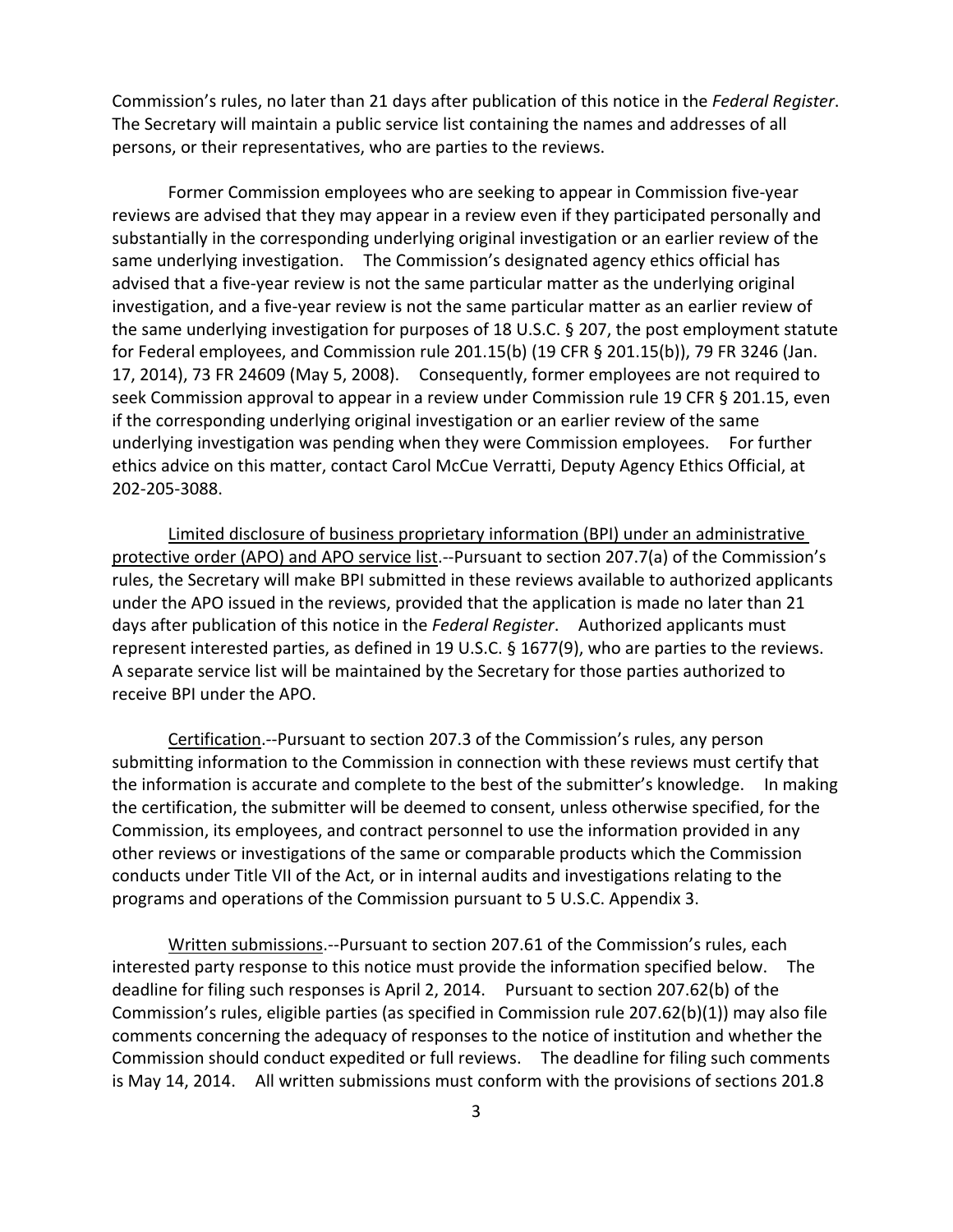and 207.3 of the Commission's rules and any submissions that contain BPI must also conform with the requirements of sections 201.6 and 207.7 of the Commission's rules. Please be aware that the Commission's rules with respect to electronic filing have been amended. The amendments took effect on November 7, 2011. See 76 FR 61937 (Oct. 6, 2011) and the newly revised Commission's Handbook on E‐Filing, available on the Commission's website at *http://edis.usitc.gov*. Also, in accordance with sections 201.16(c) and 207.3 of the Commission's rules, each document filed by a party to the reviews must be served on all other parties to the reviews (as identified by either the public or APO service list as appropriate), and a certificate of service must accompany the document (if you are not a party to the reviews you do not need to serve your response).

Inability to provide requested information.‐‐Pursuant to section 207.61(c) of the Commission's rules, any interested party that cannot furnish the information requested by this notice in the requested form and manner shall notify the Commission at the earliest possible time, provide a full explanation of why it cannot provide the requested information, and indicate alternative forms in which it can provide equivalent information. If an interested party does not provide this notification (or the Commission finds the explanation provided in the notification inadequate) and fails to provide a complete response to this notice, the Commission may take an adverse inference against the party pursuant to section 776(b) of the Act (19 U.S.C. § 1677e(b)) in making its determinations in the reviews.

INFORMATION TO BE PROVIDED IN RESPONSE TO THIS NOTICE OF INSTITUTION: If you are a domestic producer, union/worker group, or trade/business association; import/export *Subject Merchandise* from more than one *Subject Country*; or produce *Subject Merchandise* in more than one *Subject Country*, you may file a single response. If you do so, please ensure that your response to each question includes the information requested for each pertinent *Subject Country.* As used below, the term "firm" includes any related firms.

- (1) The name and address of your firm or entity (including World Wide Web address) and name, telephone number, fax number, and E‐mail address of the certifying official.
- (2) A statement indicating whether your firm/entity is a U.S. producer of the *Domestic Like Product*, a U.S. union or worker group, a U.S. importer of the *Subject Merchandise*, a foreign producer or exporter of the *Subject Merchandise*, a U.S. or foreign trade or business association, or another interested party (including an explanation). If you are a union/worker group or trade/business association, identify the firms in which your workers are employed or which are members of your association.
- (3) A statement indicating whether your firm/entity is willing to participate in these reviews by providing information requested by the Commission.
- (4) A statement of the likely effects of the revocation of the antidumping duty orders on the *Domestic Industry* in general and/or your firm/entity specifically. In your response, please discuss the various factors specified in section 752(a) of the Act (19 U.S.C. §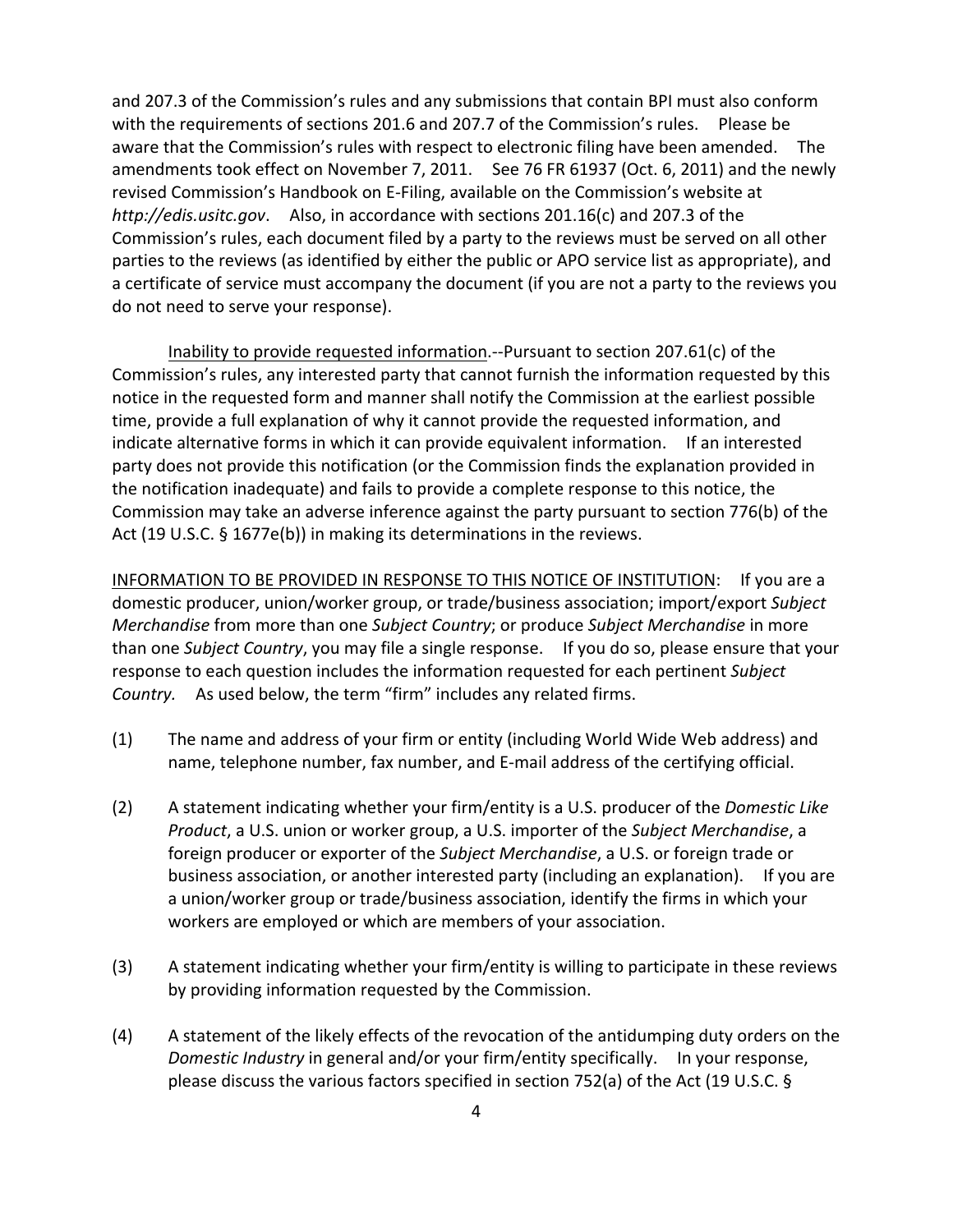1675a(a)) including the likely volume of subject imports, likely price effects of subject imports, and likely impact of imports of *Subject Merchandise* on the *Domestic Industry*.

- (5) A list of all known and currently operating U.S. producers of the *Domestic Like Product*. Identify any known related parties and the nature of the relationship as defined in section 771(4)(B) of the Act (19 U.S.C. § 1677(4)(B)).
- (6) A list of all known and currently operating U.S. importers of the *Subject Merchandise* and producers of the *Subject Merchandise* in each *Subject Country* that currently export or have exported *Subject Merchandise* to the United States or other countries after 2007.
- (7) A list of 3‐5 leading purchasers in the U.S. market for the *Domestic Like Product* and the *Subject Merchandise* (including street address, World Wide Web address, and the name, telephone number, fax number, and E‐mail address of a responsible official at each firm).
- (8) A list of known sources of information on national or regional prices for the *Domestic Like Product* or the *Subject Merchandise* in the U.S. or other markets.
- (9) If you are a U.S. producer of the *Domestic Like Product*, provide the following information on your firm's operations on that product during calendar year 2013, except as noted (report quantity data in pounds and value data in U.S. dollars, f.o.b. plant). If you are a union/worker group or trade/business association, provide the information, on an aggregate basis, for the firms in which your workers are employed/which are members of your association.
	- (a) Production (quantity) and, if known, an estimate of the percentage of total U.S. production of the *Domestic Like Product* accounted for by your firm's(s') production;
	- (b) Capacity (quantity) of your firm to produce the *Domestic Like Product* (i.e., the level of production that your establishment(s) could reasonably have expected to attain during the year, assuming normal operating conditions (using equipment and machinery in place and ready to operate), normal operating levels (hours per week/weeks per year), time for downtime, maintenance, repair, and cleanup, and a typical or representative product mix);
	- (c) the quantity and value of U.S. commercial shipments of the *Domestic Like Product* produced in your U.S. plant(s);
	- (d) the quantity and value of U.S. internal consumption/company transfers of the *Domestic Like Product* produced in your U.S. plant(s); and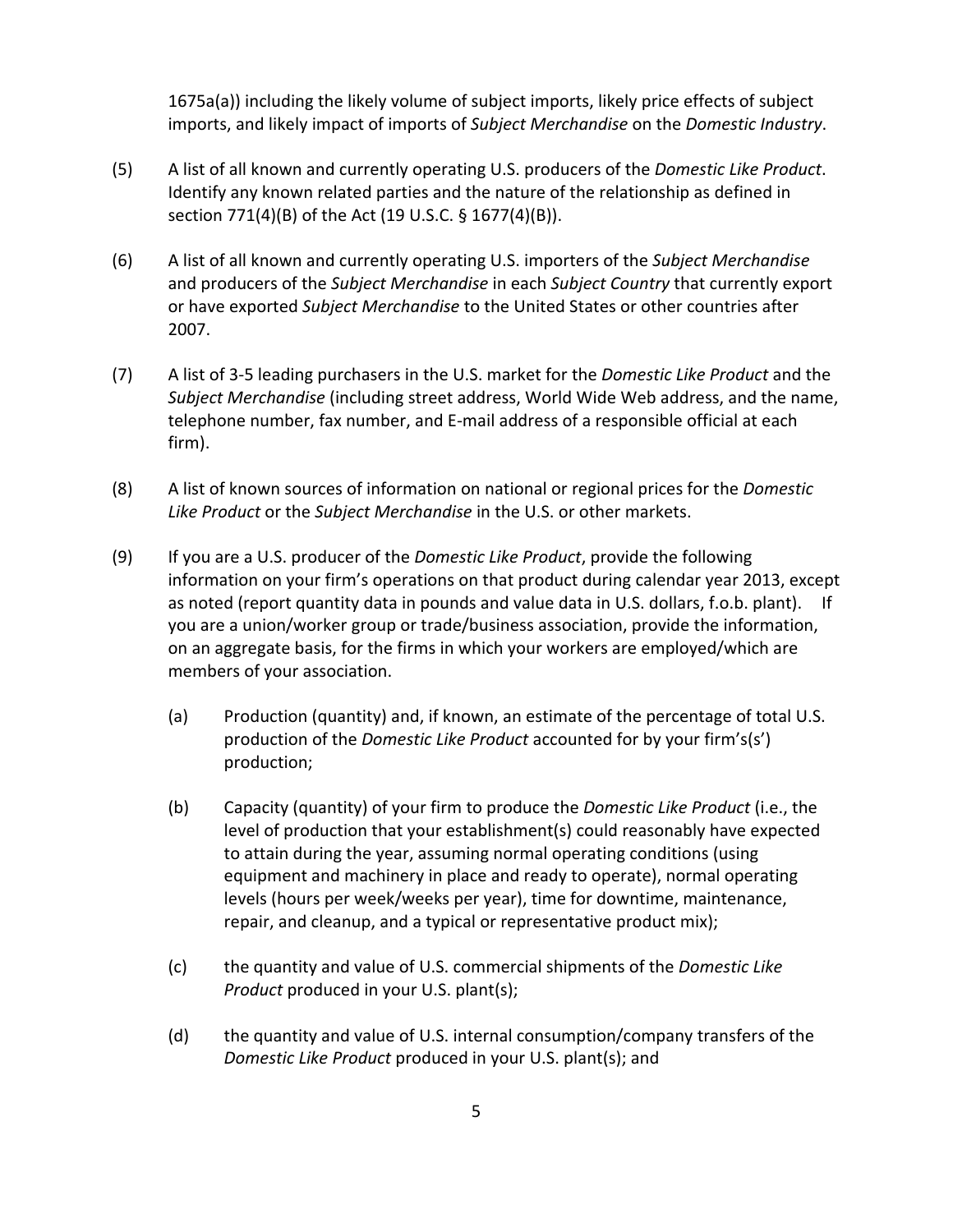- (e) the value of (i) net sales, (ii) cost of goods sold (COGS), (iii) gross profit, (iv) selling, general and administrative (SG&A) expenses, and (v) operating income of the *Domestic Like Product* produced in your U.S. plant(s) (include both U.S. and export commercial sales, internal consumption, and company transfers) for your most recently completed fiscal year (identify the date on which your fiscal year ends).
- (10) If you are a U.S. importer or a trade/business association of U.S. importers of the *Subject Merchandise* from the *Subject Country(ies)*, provide the following information on your firm's(s') operations on that product during calendar year 2013 (report quantity data in pounds and value data in U.S. dollars). If you are a trade/business association, provide the information, on an aggregate basis, for the firms which are members of your association.
	- (a) The quantity and value (landed, duty‐paid but not including antidumping duties) of U.S. imports and, if known, an estimate of the percentage of total U.S. imports of *Subject Merchandise* from each *Subject Country* accounted for by your firm's(s') imports;
	- (b) the quantity and value (f.o.b. U.S. port, including antidumping duties) of U.S. commercial shipments of *Subject Merchandise* imported from each *Subject Country*; and
	- (c) the quantity and value (f.o.b. U.S. port, including antidumping duties) of U.S. internal consumption/company transfers of *Subject Merchandise* imported from each *Subject Country*.
- (11) If you are a producer, an exporter, or a trade/business association of producers or exporters of the *Subject Merchandise* in the *Subject Country(ies)*, provide the following information on your firm's(s') operations on that product during calendar year 2013 (report quantity data in pounds and value data in U.S. dollars, landed and duty‐paid at the U.S. port but not including antidumping duties). If you are a trade/business association, provide the information, on an aggregate basis, for the firms which are members of your association.
	- (a) Production (quantity) and, if known, an estimate of the percentage of total production of *Subject Merchandise* in each *Subject Country* accounted for by your firm's(s') production;
	- (b) Capacity (quantity) of your firm(s) to produce the *Subject Merchandise* in each *Subject Country* (i.e., the level of production that your establishment(s) could reasonably have expected to attain during the year, assuming normal operating conditions (using equipment and machinery in place and ready to operate), normal operating levels (hours per week/weeks per year), time for downtime,